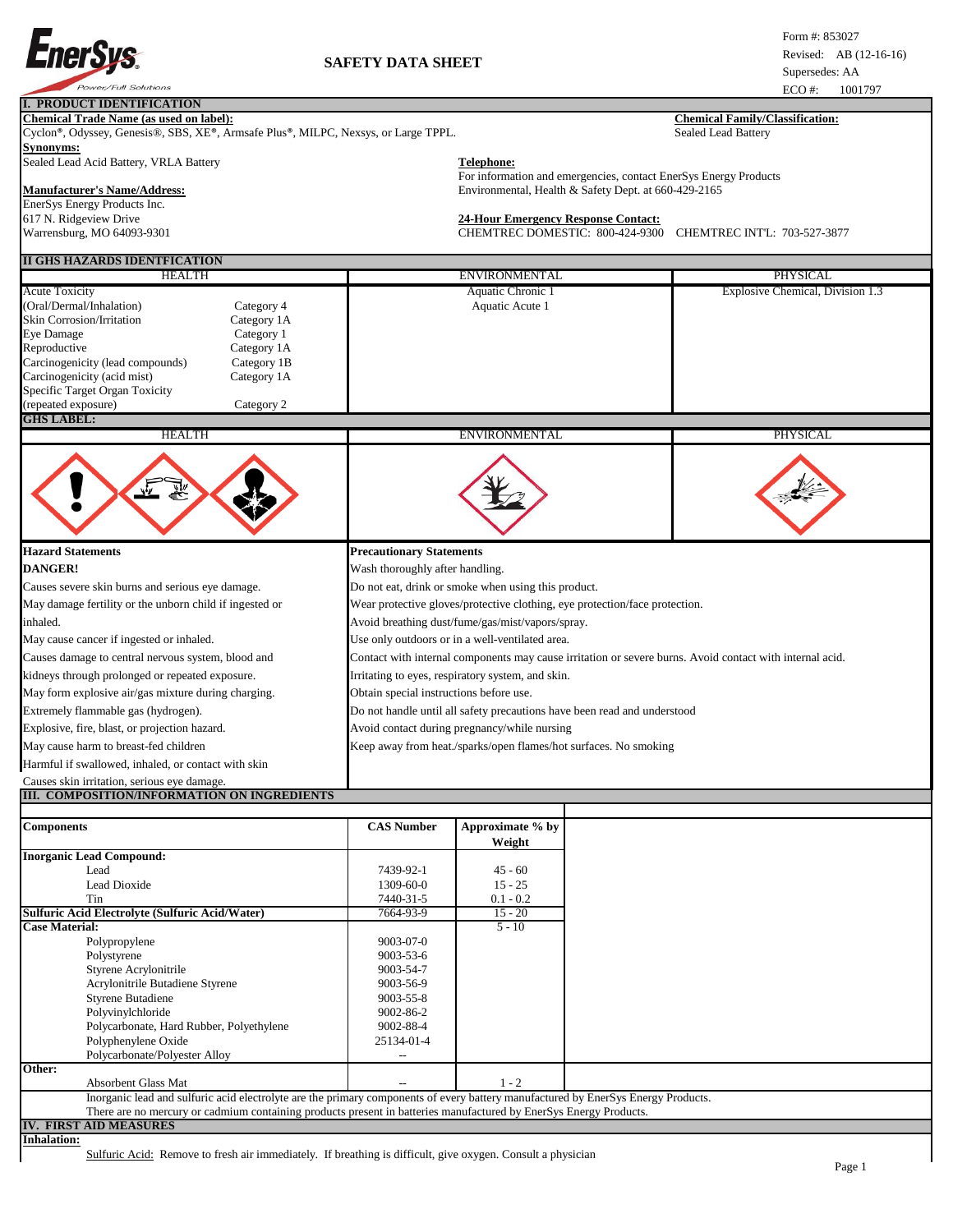

 **SAFETY DATA SHEET**

|                                                                                                                                                                                                                                                         | Lead: Remove from exposure, gargle, wash nose and lips; consult physician.                                                                                                                    |                |                 |            |                |               |  |
|---------------------------------------------------------------------------------------------------------------------------------------------------------------------------------------------------------------------------------------------------------|-----------------------------------------------------------------------------------------------------------------------------------------------------------------------------------------------|----------------|-----------------|------------|----------------|---------------|--|
| <b>Ingestion:</b>                                                                                                                                                                                                                                       | Sulfuric Acid: Give large quantities of water; do not induce vomiting or aspiration into the lungs may occur and can cause permanent injury or death;                                         |                |                 |            |                |               |  |
|                                                                                                                                                                                                                                                         |                                                                                                                                                                                               |                |                 |            |                |               |  |
|                                                                                                                                                                                                                                                         | consult a physician                                                                                                                                                                           |                |                 |            |                |               |  |
| Lead: Consult physician immediately.                                                                                                                                                                                                                    |                                                                                                                                                                                               |                |                 |            |                |               |  |
| Skin:                                                                                                                                                                                                                                                   |                                                                                                                                                                                               |                |                 |            |                |               |  |
| Sulfuric Acid: Flush with large amounts of water for at least 15 minutes; remove contaminated clothing completely, including shoes.<br>If symptoms persist, seek medical attention. Wash contaminated clothing before reuse. Discard contaminated shoes |                                                                                                                                                                                               |                |                 |            |                |               |  |
| Lead: Wash immediately with soap and water.                                                                                                                                                                                                             |                                                                                                                                                                                               |                |                 |            |                |               |  |
| Eyes:                                                                                                                                                                                                                                                   |                                                                                                                                                                                               |                |                 |            |                |               |  |
| Sulfuric Acid and Lead: Flush immediately with large amounts of water for at least 15 minutes while lifting lids                                                                                                                                        |                                                                                                                                                                                               |                |                 |            |                |               |  |
| Seek immediate medical attention if eyes have been exposed directly to acid.                                                                                                                                                                            |                                                                                                                                                                                               |                |                 |            |                |               |  |
| <b>V. FIRE FIGHTING MEASURES</b>                                                                                                                                                                                                                        |                                                                                                                                                                                               |                |                 |            |                |               |  |
| Flash Point: N/A                                                                                                                                                                                                                                        | <b>Flammable Limits:</b> LEL = $4.1\%$ (Hydrogen Gas)<br>$UEL = 74.2\%$ (Hydrogen Gas)                                                                                                        |                |                 |            |                |               |  |
| Extinguishing Media: Carbon dioxide; foam; dry chemical. Avoid breathing vapors. Use appropriate media for surrounding fire.                                                                                                                            |                                                                                                                                                                                               |                |                 |            |                |               |  |
| <b>Special Fire Fighting Procedures:</b>                                                                                                                                                                                                                |                                                                                                                                                                                               |                |                 |            |                |               |  |
|                                                                                                                                                                                                                                                         | If batteries are on charge, shut off power. Use positive pressure, self-contained breathing apparatus. Water applied to electrolyte generates                                                 |                |                 |            |                |               |  |
|                                                                                                                                                                                                                                                         | heat and causes it to spatter. Wear acid-resistant clothing, gloves, face and eye protection.                                                                                                 |                |                 |            |                |               |  |
|                                                                                                                                                                                                                                                         | Note that strings of series connected batteries may still pose risk of electric shock even when charging equipment is shut down.                                                              |                |                 |            |                |               |  |
| Unusual Fire and Explosion Hazards:                                                                                                                                                                                                                     |                                                                                                                                                                                               |                |                 |            |                |               |  |
|                                                                                                                                                                                                                                                         | Highly flammable hydrogen gas is generated during charging and operation of batteries. To avoid risk of fire or explosion, keep sparks or other                                               |                |                 |            |                |               |  |
|                                                                                                                                                                                                                                                         | sources of ignition away from batteries. Do not allow metallic materials to simultaneously contact negative and positive terminals of cells and                                               |                |                 |            |                |               |  |
|                                                                                                                                                                                                                                                         | batteries. Follow manufacturer's instructions for installation and service.                                                                                                                   |                |                 |            |                |               |  |
| VI. ACCIDENTAL RELEASE MEASURES                                                                                                                                                                                                                         |                                                                                                                                                                                               |                |                 |            |                |               |  |
| <b>Spill or Leak Procedures:</b>                                                                                                                                                                                                                        |                                                                                                                                                                                               |                |                 |            |                |               |  |
|                                                                                                                                                                                                                                                         | Stop flow of material, contain/absorb small spills with dry sand, earth, and vermiculite. Do not use combustible materials. If possible, carefully                                            |                |                 |            |                |               |  |
|                                                                                                                                                                                                                                                         | neutralize spilled electrolyte with soda ash, sodium bicarbonate, lime, etc. Wear acid-resistant clothing, boots, gloves, and face shield. Do not                                             |                |                 |            |                |               |  |
|                                                                                                                                                                                                                                                         | allow discharge of unneutralized acid to sewer. Acid must be managed in accordance with local, state, and federal requirements.                                                               |                |                 |            |                |               |  |
|                                                                                                                                                                                                                                                         | Consult state environmental agency and/or federal EPA.                                                                                                                                        |                |                 |            |                |               |  |
| VII. HANDLING AND STORAGE                                                                                                                                                                                                                               |                                                                                                                                                                                               |                |                 |            |                |               |  |
| <b>Handling:</b>                                                                                                                                                                                                                                        |                                                                                                                                                                                               |                |                 |            |                |               |  |
|                                                                                                                                                                                                                                                         | Unless involved in recycling operations, do not breach the casing or empty the contents of the battery.<br>There may be increasing risk of electric shock from strings of connected batteries |                |                 |            |                |               |  |
|                                                                                                                                                                                                                                                         | Keep containers tightly closed when not in use. If battery case is broken, avoid contact with internal components.                                                                            |                |                 |            |                |               |  |
|                                                                                                                                                                                                                                                         | Keep vent caps on and cover terminals to prevent short circuits. Place cardboard between layers of stacked automotive batteries to avoid damage and short circuits.                           |                |                 |            |                |               |  |
|                                                                                                                                                                                                                                                         | Keep away from combustible materials, organic chemicals, reducing substances, metals, strong oxidizers and water. Use banding or stretch wrap to secure items for                             |                |                 |            |                |               |  |
| shipping.                                                                                                                                                                                                                                               |                                                                                                                                                                                               |                |                 |            |                |               |  |
| Storage:                                                                                                                                                                                                                                                |                                                                                                                                                                                               |                |                 |            |                |               |  |
|                                                                                                                                                                                                                                                         | Store batteries in cool, dry, well-ventilated areas with impervious surfaces and adequate containment in the event of spills. Batteries should                                                |                |                 |            |                |               |  |
|                                                                                                                                                                                                                                                         | also be stored under roof for protection against adverse weather conditions. Separate from incompatible materials. Store and handle only                                                      |                |                 |            |                |               |  |
|                                                                                                                                                                                                                                                         | in areas with adequate water supply and spill control. Avoid damage to containers. Keep away from fire, sparks and heat. Keep away from metallic objects which                                |                |                 |            |                |               |  |
|                                                                                                                                                                                                                                                         | could bridge the terminals on a battery and create a dangerous short-circuit                                                                                                                  |                |                 |            |                |               |  |
| <b>Charging:</b>                                                                                                                                                                                                                                        |                                                                                                                                                                                               |                |                 |            |                |               |  |
|                                                                                                                                                                                                                                                         | There is a possible risk of electric shock from charging equipment and from strings of series connected batteries, whether or not being charged. Shut-off power to                            |                |                 |            |                |               |  |
|                                                                                                                                                                                                                                                         | chargers whenever not in use and before detachment of any circuit connections. Batteries being charged will generate and release flammable hydrogen gas.                                      |                |                 |            |                |               |  |
|                                                                                                                                                                                                                                                         | Charging space should be ventilated. Keep battery vent caps in position. Prohibit smoking and avoid creation of flames and sparks nearby.                                                     |                |                 |            |                |               |  |
|                                                                                                                                                                                                                                                         | Wear face and eye protection when near batteries being charged.                                                                                                                               |                |                 |            |                |               |  |
| VIII. EXPOSURE CONTROLS/PERSONAL PROTECTION                                                                                                                                                                                                             |                                                                                                                                                                                               |                |                 |            |                |               |  |
| Exposure Limits (mg/m3) Note: N.E.= Not Established                                                                                                                                                                                                     |                                                                                                                                                                                               |                |                 |            |                |               |  |
|                                                                                                                                                                                                                                                         |                                                                                                                                                                                               |                |                 |            |                |               |  |
| <b>INGREDIENTS</b>                                                                                                                                                                                                                                      | <b>OSHA PEL</b>                                                                                                                                                                               | ACGIH          | <b>US NIOSH</b> | Quebec PEV | Ontario OEL    | <b>EU OEL</b> |  |
| (Chemical/Common Names)                                                                                                                                                                                                                                 |                                                                                                                                                                                               |                |                 |            |                |               |  |
| Lead and Lead Compounds                                                                                                                                                                                                                                 |                                                                                                                                                                                               |                |                 |            |                |               |  |
| (inorganic)                                                                                                                                                                                                                                             | 0.05                                                                                                                                                                                          | 0.05           | 0.05            | 0.05       | 0.05           | 0.15(b)       |  |
| Tin                                                                                                                                                                                                                                                     | $\overline{2}$                                                                                                                                                                                | $\overline{2}$ | $\overline{2}$  | 2          | $\overline{2}$ | N.E           |  |
| Sulfuric Acid Electrolyte                                                                                                                                                                                                                               | -1                                                                                                                                                                                            | 0.2            | 1               | 1          | 0.2            | 0.05(c)       |  |
| Polypropylene                                                                                                                                                                                                                                           | N.E                                                                                                                                                                                           | N.E            | N.E             | N.E        | N.E            | N.E           |  |
| Polystyrene                                                                                                                                                                                                                                             | N.E                                                                                                                                                                                           | N.E            | N.E             | N.E        | N.E            | N.E           |  |
| Styrene Acrylonitrile                                                                                                                                                                                                                                   | N.E                                                                                                                                                                                           | N.E            | N.E             | N.E        | N.E            | N.E           |  |
| Acrylonitrile Butadiene                                                                                                                                                                                                                                 |                                                                                                                                                                                               |                |                 |            |                |               |  |
| Styrene                                                                                                                                                                                                                                                 | N.E                                                                                                                                                                                           | N.E            | N.E             | N.E        | N.E            | N.E           |  |
| <b>Styrene Butadiene</b>                                                                                                                                                                                                                                | N.E                                                                                                                                                                                           | N.E            | N.E             | N.E        | N.E            | N.E           |  |
| Polyvinylchloride                                                                                                                                                                                                                                       | N.E                                                                                                                                                                                           | N.E            | N.E             | N.E        | 1              | N.E           |  |
| Polycarbonate, Hard                                                                                                                                                                                                                                     |                                                                                                                                                                                               |                |                 |            |                |               |  |
| Rubber, Polyethylene                                                                                                                                                                                                                                    | N.E                                                                                                                                                                                           | $N.E$          | N.E             | N.E        | $N.E$          | N.E           |  |
|                                                                                                                                                                                                                                                         |                                                                                                                                                                                               |                |                 |            |                |               |  |
| Polyphenylene Oxide<br>Polycarbonate/Polyester Alloy                                                                                                                                                                                                    | N.E                                                                                                                                                                                           | N.E            | N.E             | N.E        | N.E            | N.E           |  |
|                                                                                                                                                                                                                                                         |                                                                                                                                                                                               |                |                 |            |                |               |  |
| Rubber, Polyethylene                                                                                                                                                                                                                                    | N.E                                                                                                                                                                                           | N.E            | N.E             | N.E        | N.E            | N.E           |  |
| N.E<br>$N.E$<br>N.E<br>$N.E$<br>N.E<br>Absorbent Glass Mat<br>N.E                                                                                                                                                                                       |                                                                                                                                                                                               |                |                 |            |                |               |  |
| <b>NOTES:</b>                                                                                                                                                                                                                                           |                                                                                                                                                                                               |                |                 |            |                |               |  |

(b) As inhalable aerosol

(c) Thoracic fraction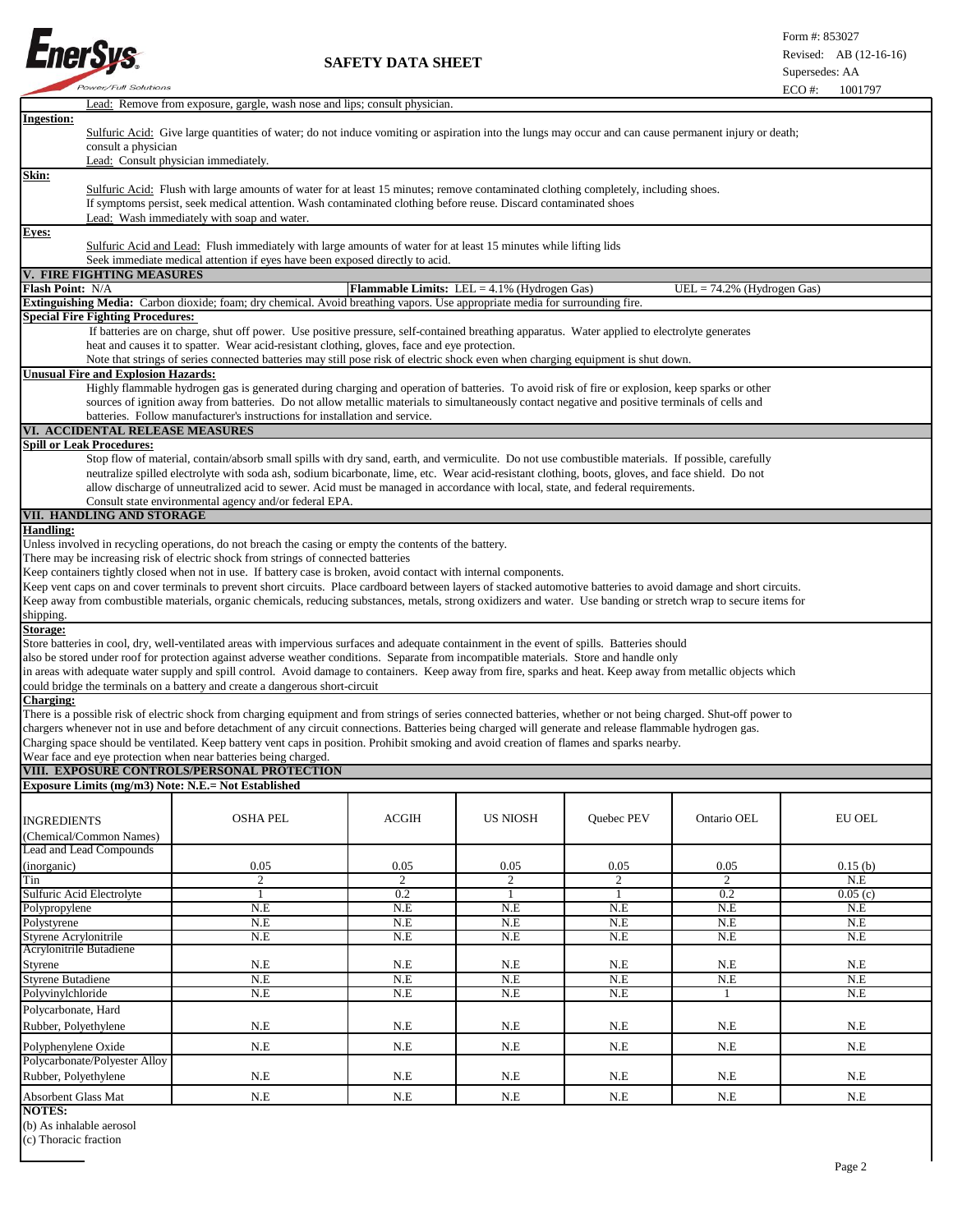

| <b>Engineering Controls (Ventilation):</b>                                                                                                                                                                                                                                                       |                                                                                                                                                     |                                                                        |                                          |  |  |
|--------------------------------------------------------------------------------------------------------------------------------------------------------------------------------------------------------------------------------------------------------------------------------------------------|-----------------------------------------------------------------------------------------------------------------------------------------------------|------------------------------------------------------------------------|------------------------------------------|--|--|
| Store and handle in well-ventilated area. If mechanical ventilation is used, components must be acid-resistant.                                                                                                                                                                                  |                                                                                                                                                     |                                                                        |                                          |  |  |
| Handle batteries cautiously to avoid spills. Make certain vent caps are on securely. Avoid contact with internal components. Wear protective                                                                                                                                                     |                                                                                                                                                     |                                                                        |                                          |  |  |
| clothing, eye and face protection when filling, charging or handling batteries. Do not allow metallic materials to simultaneously contact both the                                                                                                                                               |                                                                                                                                                     |                                                                        |                                          |  |  |
| positive and negative terminals of the batteries. Charge the batteries in areas with adequate ventilation. General dilution ventilation is acceptable.<br><b>Respiratory Protection (NIOSH/MSHA approved):</b>                                                                                   |                                                                                                                                                     |                                                                        |                                          |  |  |
| None required under normal conditions. When concentrations of sulfuric acid mist are known to exceed the PEL, use NIOSH or MSHA-approved                                                                                                                                                         |                                                                                                                                                     |                                                                        |                                          |  |  |
| respiratory protection.                                                                                                                                                                                                                                                                          |                                                                                                                                                     |                                                                        |                                          |  |  |
| <b>Skin Protection:</b>                                                                                                                                                                                                                                                                          |                                                                                                                                                     |                                                                        |                                          |  |  |
| If battery case is damaged, use rubber or plastic acid-resistant gloves with elbow-length gauntlet, acid-resistant apron, clothing and boots                                                                                                                                                     |                                                                                                                                                     |                                                                        |                                          |  |  |
| <b>Eye Protection:</b>                                                                                                                                                                                                                                                                           |                                                                                                                                                     |                                                                        |                                          |  |  |
| If battery case is damaged, use chemical goggles or face shield.                                                                                                                                                                                                                                 |                                                                                                                                                     |                                                                        |                                          |  |  |
| <b>Other Protection:</b>                                                                                                                                                                                                                                                                         |                                                                                                                                                     |                                                                        |                                          |  |  |
|                                                                                                                                                                                                                                                                                                  | Under severe exposure emergency conditions, wear acid-resistant clothing and boots.                                                                 |                                                                        |                                          |  |  |
| IX. PHYSICAL AND CHEMICAL PROPERTIES                                                                                                                                                                                                                                                             |                                                                                                                                                     |                                                                        |                                          |  |  |
| <b>Properties Listed Below are for Electrolyte:</b>                                                                                                                                                                                                                                              |                                                                                                                                                     |                                                                        |                                          |  |  |
| <b>Boiling Point:</b><br><b>Melting Point:</b>                                                                                                                                                                                                                                                   | $203 - 240$ °F<br>N/A                                                                                                                               | Specific Gravity ( $H2O = 1$ ):<br><b>Vapor Pressure (mm Hg):</b>      | 1.215 to 1.350<br>10                     |  |  |
| <b>Solubility in Water:</b>                                                                                                                                                                                                                                                                      | 100%                                                                                                                                                | Vapor Density $(AIR = 1)$ :                                            | Greater than 1                           |  |  |
| Evaporation Rate: (Butyl Acetate = 1)                                                                                                                                                                                                                                                            | Less than 1                                                                                                                                         | % Volatile by Weight:                                                  | N/A                                      |  |  |
|                                                                                                                                                                                                                                                                                                  | $\mathbf{p}$ H: $\approx$ 1 to 2                                                                                                                    | <b>Flash Point:</b>                                                    | Below room temperature (as hydrogen gas) |  |  |
| <b>LEL (Lower Explosive Limit)</b>                                                                                                                                                                                                                                                               | 4.1% (Hydrogen)                                                                                                                                     | <b>UEL (Upper Explosive Limit)</b>                                     | 74.2% (Hydrogen)                         |  |  |
|                                                                                                                                                                                                                                                                                                  |                                                                                                                                                     |                                                                        |                                          |  |  |
| <b>Appearance and Odor:</b>                                                                                                                                                                                                                                                                      | Manufactured article; no apparent odor.                                                                                                             |                                                                        |                                          |  |  |
|                                                                                                                                                                                                                                                                                                  |                                                                                                                                                     | Electrolyte is a clear liquid with a sharp, penetrating, pungent odor. |                                          |  |  |
| X. STABILITY AND REACTIVITY                                                                                                                                                                                                                                                                      |                                                                                                                                                     |                                                                        |                                          |  |  |
| Stability: Stable X<br>Unstable                                                                                                                                                                                                                                                                  |                                                                                                                                                     |                                                                        |                                          |  |  |
| This product is stable under normal conditions at ambient temperature                                                                                                                                                                                                                            |                                                                                                                                                     |                                                                        |                                          |  |  |
| <b>Conditions To Avoid:</b> Prolonged overcharge; sources of ignition                                                                                                                                                                                                                            |                                                                                                                                                     |                                                                        |                                          |  |  |
| Incompatibility: (Materials to avoid)                                                                                                                                                                                                                                                            |                                                                                                                                                     |                                                                        |                                          |  |  |
| Sulfuric Acid: Contact with combustibles and organic materials may cause fire and explosion. Also reacts violently with strong reducing agents,<br>metals, sulfur trioxide gas, strong oxidizers and water. Contact with metals may produce toxic sulfur dioxide fumes and may release flammable |                                                                                                                                                     |                                                                        |                                          |  |  |
| hydrogen gas.                                                                                                                                                                                                                                                                                    |                                                                                                                                                     |                                                                        |                                          |  |  |
| Lead Compounds: Avoid contact with strong acids, bases, halides, halogenates, potassium nitrate, permanganate, peroxides, nascent hydrogen                                                                                                                                                       |                                                                                                                                                     |                                                                        |                                          |  |  |
| and reducing agents.                                                                                                                                                                                                                                                                             |                                                                                                                                                     |                                                                        |                                          |  |  |
| <b>Hazardous Decomposition Products:</b>                                                                                                                                                                                                                                                         |                                                                                                                                                     |                                                                        |                                          |  |  |
| Sulfuric Acid: Sulfur trioxide, carbon monoxide, sulfuric acid mist, sulfur dioxide, and hydrogen sulfide.                                                                                                                                                                                       |                                                                                                                                                     |                                                                        |                                          |  |  |
| Lead Compounds: High temperatures likely to produce toxic metal fume, vapor, or dust; contact with strong acid or base or presence of nascent                                                                                                                                                    |                                                                                                                                                     |                                                                        |                                          |  |  |
| hydrogen may generate highly toxic arsine gas.                                                                                                                                                                                                                                                   |                                                                                                                                                     |                                                                        |                                          |  |  |
| <b>Hazardous Polymerization:</b>                                                                                                                                                                                                                                                                 |                                                                                                                                                     |                                                                        |                                          |  |  |
| Will not occur                                                                                                                                                                                                                                                                                   |                                                                                                                                                     |                                                                        |                                          |  |  |
| XI. TOXICOLOGICAL INFORMATION                                                                                                                                                                                                                                                                    |                                                                                                                                                     |                                                                        |                                          |  |  |
| <b>Routes of Entry:</b>                                                                                                                                                                                                                                                                          |                                                                                                                                                     |                                                                        |                                          |  |  |
| Sulfuric Acid: Harmful by all routes of entry.<br>Lead Compounds: Hazardous exposure can occur only when product is heated, oxidized or otherwise processed or damaged to create dust, vapor                                                                                                     |                                                                                                                                                     |                                                                        |                                          |  |  |
|                                                                                                                                                                                                                                                                                                  |                                                                                                                                                     |                                                                        |                                          |  |  |
| or fume. The presence of nascent hydrogen may generate highly toxic arsine gas.                                                                                                                                                                                                                  |                                                                                                                                                     |                                                                        |                                          |  |  |
| <b>Inhalation:</b>                                                                                                                                                                                                                                                                               |                                                                                                                                                     |                                                                        |                                          |  |  |
| Sulfuric Acid: Breathing of sulfuric acid vapors or mists may cause severe respiratory irritation.                                                                                                                                                                                               |                                                                                                                                                     |                                                                        |                                          |  |  |
| Lead Compounds: Inhalation of lead dust or fumes may cause irritation of upper respiratory tract and lungs.                                                                                                                                                                                      |                                                                                                                                                     |                                                                        |                                          |  |  |
| <b>Ingestion:</b>                                                                                                                                                                                                                                                                                |                                                                                                                                                     |                                                                        |                                          |  |  |
| Sulfuric Acid: May cause severe irritation of mouth, throat, esophagus and stomach.<br>Lead Compounds: Acute ingestion may cause abdominal pain, nausea, vomiting, diarrhea and severe cramping. This may lead rapidly to systemic                                                               |                                                                                                                                                     |                                                                        |                                          |  |  |
| toxicity and must be treated by a physician.                                                                                                                                                                                                                                                     |                                                                                                                                                     |                                                                        |                                          |  |  |
| <b>Skin Contact:</b>                                                                                                                                                                                                                                                                             |                                                                                                                                                     |                                                                        |                                          |  |  |
| Sulfuric Acid: Severe irritation, burns and ulceration.                                                                                                                                                                                                                                          |                                                                                                                                                     |                                                                        |                                          |  |  |
| Lead Compounds: Not absorbed through the skin.                                                                                                                                                                                                                                                   |                                                                                                                                                     |                                                                        |                                          |  |  |
| <b>Eye Contact:</b>                                                                                                                                                                                                                                                                              |                                                                                                                                                     |                                                                        |                                          |  |  |
| Sulfuric Acid: Severe irritation, burns, cornea damage, and blindness.                                                                                                                                                                                                                           |                                                                                                                                                     |                                                                        |                                          |  |  |
| Lead Components: May cause eye irritation.                                                                                                                                                                                                                                                       |                                                                                                                                                     |                                                                        |                                          |  |  |
| <b>Effects of Overexposure - Acute:</b>                                                                                                                                                                                                                                                          |                                                                                                                                                     |                                                                        |                                          |  |  |
| Sulfuric Acid: Severe skin irritation, damage to cornea, upper respiratory irritation.<br>Lead Compounds: Symptoms of toxicity include headache, fatigue, abdominal pain, loss of appetite, muscle aches and weakness, sleep                                                                     |                                                                                                                                                     |                                                                        |                                          |  |  |
| disturbances and irritability.                                                                                                                                                                                                                                                                   |                                                                                                                                                     |                                                                        |                                          |  |  |
| <b>Effects of Overexposure - Chronic:</b>                                                                                                                                                                                                                                                        |                                                                                                                                                     |                                                                        |                                          |  |  |
| Sulfuric Acid: Possible erosion of tooth enamel, inflammation of nose, throat and bronchial tubes.                                                                                                                                                                                               |                                                                                                                                                     |                                                                        |                                          |  |  |
| Lead Compounds: Anemia; neuropathy, particularly of the motor nerves, with wrist drop; kidney damage; reproductive changes in males and                                                                                                                                                          |                                                                                                                                                     |                                                                        |                                          |  |  |
| females. Repeated exposure to lead and lead compounds in the workplace may result in nervous system toxicity. Some toxicologists report abnormal                                                                                                                                                 |                                                                                                                                                     |                                                                        |                                          |  |  |
|                                                                                                                                                                                                                                                                                                  | conduction velocities in persons with blood lead levels of 50mcg/100 ml or higher. Heavy lead exposure may result in central nervous system damage, |                                                                        |                                          |  |  |
| encephalopathy and damage to the blood-forming (hematopoietic) tissues.                                                                                                                                                                                                                          |                                                                                                                                                     |                                                                        |                                          |  |  |
| Carcinogenicity:                                                                                                                                                                                                                                                                                 |                                                                                                                                                     |                                                                        |                                          |  |  |
| Sulfuric Acid: The International Agency for Research on Cancer (IARC) has classified "strong inorganic acid mist containing sulfuric acid" as a                                                                                                                                                  |                                                                                                                                                     |                                                                        |                                          |  |  |
| Group 1 carcinogen, a substance that is carcinogenic to humans. This classification does not apply to liquid forms of sulfuric acid or sulfuric                                                                                                                                                  |                                                                                                                                                     |                                                                        |                                          |  |  |
| acid solutions contained within a battery. Inorganic acid mist (sulfuric acid mist) is not generated under normal use of this product. Misuse of the                                                                                                                                             |                                                                                                                                                     |                                                                        |                                          |  |  |
| product, such as overcharging, may result in the generation of sulfuric acid mist.                                                                                                                                                                                                               |                                                                                                                                                     |                                                                        |                                          |  |  |
| Lead Compounds: Lead is listed as a Group 2A carcinogen, likely in animals at extreme doses. Per the guidance found in OSHA 29 CFR 1910.1200                                                                                                                                                     |                                                                                                                                                     |                                                                        |                                          |  |  |
| Page 3<br>Appendix F, this is approximately equivalent to GHS Category 1B. Proof of carcinogenicity in humans is lacking at present.                                                                                                                                                             |                                                                                                                                                     |                                                                        |                                          |  |  |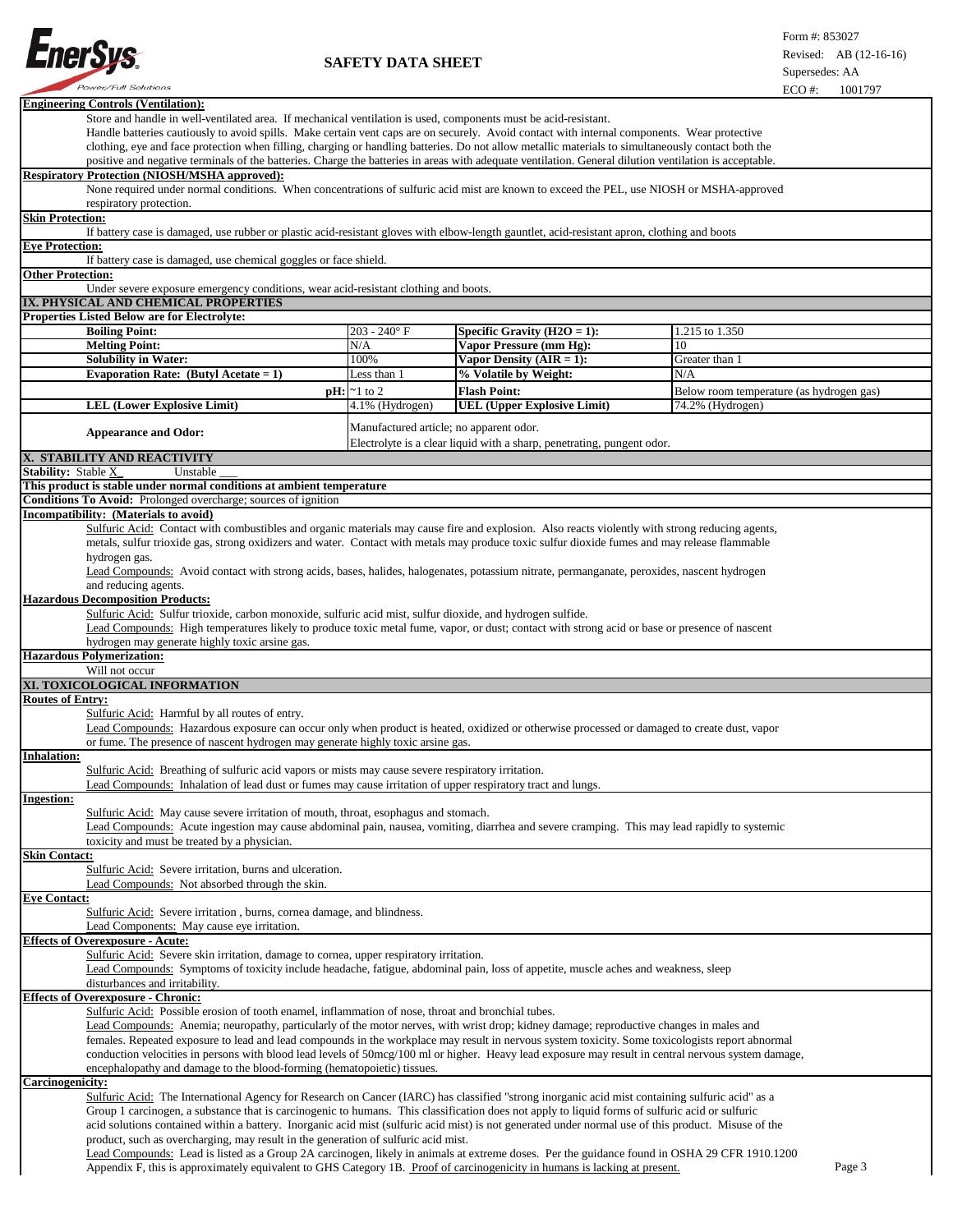

 $\overline{\phantom{a}}$ 

| LU 77.<br>1001171                                                                                                                                                                        |  |
|------------------------------------------------------------------------------------------------------------------------------------------------------------------------------------------|--|
| <b>Medical Conditions Generally Aggravated by Exposure:</b>                                                                                                                              |  |
| Overexposure to sulfuric acid mist may cause lung damage and aggravate pulmonary conditions. Contact of sulfuric acid with skin may aggravate                                            |  |
| diseases such as eczema and contact dermatitis. Lead and its compounds can aggravate some forms of kidney, liver and neurologic diseases.                                                |  |
| <b>Acute Toxicity:</b>                                                                                                                                                                   |  |
|                                                                                                                                                                                          |  |
| Inhalation LD50:                                                                                                                                                                         |  |
| Electrolyte: LC50 rat: 375 mg/m3; LC50: guinea pig: 510 mg/m3                                                                                                                            |  |
| Elemental Lead: Acute Toxicity Point Estimate $= 4500$ ppmV (based on lead bullion)                                                                                                      |  |
|                                                                                                                                                                                          |  |
| Oral LD50:                                                                                                                                                                               |  |
|                                                                                                                                                                                          |  |
| Electrolyte: rat: 2140 mg/kg                                                                                                                                                             |  |
| Elemental Lead: Acute Toxicity Estimate (ATE) = 500 mg/kg body weight (based on lead bullion)                                                                                            |  |
|                                                                                                                                                                                          |  |
| <b>Additional Health Data:</b>                                                                                                                                                           |  |
| All heavy metals, including the hazardous ingredients in this product, are taken into the body primarily by inhalation and ingestion.                                                    |  |
|                                                                                                                                                                                          |  |
| Most inhalation problems can be avoided by adequate precautions such as ventilation and respiratory protection covered in Section 8.                                                     |  |
| Follow good personal hygiene to avoid inhalation and ingestion: wash hands, face, neck and arms thoroughly before eating, smoking or leaving the                                         |  |
| worksite. Keep contaminated clothing out of non-contaminated areas, or wear cover clothing when in such areas. Restrict the use and presence of food,                                    |  |
| tobacco and cosmetics to non-contaminated areas. Work clothes and work equipment used in contaminated areas must remain in designated areas and                                          |  |
| never taken home or laundered with personal non-contaminated clothing. This product is intended for industrial use only and should be isolated from                                      |  |
|                                                                                                                                                                                          |  |
| children and their environment.                                                                                                                                                          |  |
|                                                                                                                                                                                          |  |
| The 19 <sup>th</sup> Amendment to EC Directive 67/548/EEC classified lead compounds, but not lead in metal form, as possibly toxic to reproduction.                                      |  |
|                                                                                                                                                                                          |  |
| Risk phrase 61: May cause harm to the unborn child, applies to lead compounds, especially soluble forms.                                                                                 |  |
| XII. ECOLOGICAL INFORMATION                                                                                                                                                              |  |
| <b>Environmental Fate:</b>                                                                                                                                                               |  |
| Lead is very persistent in soil and sediments. No data on environmental degradation. Mobility of metallic lead between ecological compartments is slow.                                  |  |
| Bioaccumulation of lead occurs in aquatic and terrestrial animals and plants but little bioaccumulation occurs through the food chain.                                                   |  |
|                                                                                                                                                                                          |  |
| Most studies include lead compounds and not elemental lead.                                                                                                                              |  |
| <b>Environmental Toxicity: Aquatic Toxicity:</b>                                                                                                                                         |  |
| Sulfuric acid:<br>24-hr LC50, freshwater fish (Brachydanio rerio): 82 mg/L                                                                                                               |  |
| 96 hr-LOEC, freshwater fish (Cyprinus carpio): 22 mg/L                                                                                                                                   |  |
| 48 hr LC50 (modeled for aquatic invertebrates): <1 mg/L, based on lead bullion<br>Lead:                                                                                                  |  |
|                                                                                                                                                                                          |  |
| <b>Additional Information:</b>                                                                                                                                                           |  |
| No known effects on stratospheric ozone depletion.                                                                                                                                       |  |
| · Volatile organic compounds: 0% (by Volume)                                                                                                                                             |  |
| · Water Endangering Class (WGK): NA                                                                                                                                                      |  |
| XIII. DISPOSAL CONSIDERATIONS (UNITED STATES)                                                                                                                                            |  |
|                                                                                                                                                                                          |  |
|                                                                                                                                                                                          |  |
| Spent batteries: Send to secondary lead smelter for recycling. Spent lead-acid batteries are not regulated as hazardous waste when the requirements of                                   |  |
| 40 CFR Section 266.80 are met. This should be managed in accordance with approved local, state and federal requirements. Consult state environmental                                     |  |
|                                                                                                                                                                                          |  |
| agency and/or federal EPA.                                                                                                                                                               |  |
| Electrolyte:                                                                                                                                                                             |  |
| Place neutralized slurry into sealed containers and handle as applicable with state and federal regulations. Large water-diluted spills, after                                           |  |
| neutralization and testing, should be managed in accordance with approved local, state and federal requirements. Consult state environmental                                             |  |
| agency and/or federal EPA.                                                                                                                                                               |  |
| Following local, State/Provincial, and Federal/National regulations applicable to end-of-life characteristics will be the responsibility of the end-user.                                |  |
|                                                                                                                                                                                          |  |
| XIV. TRANSPORT INFORMATION                                                                                                                                                               |  |
| U.S. DOT:                                                                                                                                                                                |  |
| Excepted from the hazardous materials regulations (HMR) because the batteries meet the requirements of 49 CFR 173.159(f) and 49 CFR 173.159a                                             |  |
| of the U.S. Department of Transportation's HMR. Battery and outer package must be marked " NONSPILLABLE" or "NONSPILLABLE BATTERY"                                                       |  |
| Battery terminals must be protected against short circuits.                                                                                                                              |  |
| <b>IATA Dangerous Goods Regulations DGR:</b>                                                                                                                                             |  |
|                                                                                                                                                                                          |  |
| Excepted from the dangerous goods regulations because the batteries meet the requirements of Packing Instruction 872 and Special Provisions A67 of                                       |  |
| the International Air Transportation Association (IATA) Dangerous goods Regulations and International Civil Aviation Organization (ICAO) Technical                                       |  |
| Instructions. Battery Terminals must be protected against short circuits.                                                                                                                |  |
|                                                                                                                                                                                          |  |
|                                                                                                                                                                                          |  |
| The words " NOT RESTRICTED", SPECIAL PROVISION A67" must be provided when the air waybill is issued.                                                                                     |  |
| <b>IMDG:</b>                                                                                                                                                                             |  |
| Excepted from the dangerous goods regulations for transport by sea because the batteries meet the requirements of Special Provision 238 of the                                           |  |
| International Maritime Dangerous Goods (IMDG CODE). Battery terminals must be protected against short circuits.                                                                          |  |
| Requirements for Safe Shipping and Handling of Cyclon Cells:                                                                                                                             |  |
| Warning – Electrical Fire Hazard – Protect against shorting. Terminals can short and cause a fire if not insulated during shipping. Cyclon product                                       |  |
|                                                                                                                                                                                          |  |
| must be labeled "NONSPILLABLE" during shipping. Follow all federal shipping regulations. See section IX of this sheet and CFR 49 Parts 171                                               |  |
| through 180, available online at wwww.gpoaccess.gov.                                                                                                                                     |  |
| <b>Requirements for Shipping Cyclon Product as Single Cells:</b>                                                                                                                         |  |
| Protective caps or other durable inert material must be used to insulate each terminal of each cell unless cells are shipping in the original packaging                                  |  |
| from EnerSys, in full box quantities. Protective caps are available for all cell sizes by contacting EnerSys Customer Service at 1-800-964-2837.                                         |  |
|                                                                                                                                                                                          |  |
| <b>Requirements for Shipping Cyclon Product Assembled Into Multicell Batteries:</b>                                                                                                      |  |
| Assembled batteries must have short circuit protection during shipping. Exposed terminals, connectors, or lead wires must be insulated with a                                            |  |
| durable inert material to prevent exposure during shipping.                                                                                                                              |  |
| XV. REGULATORY INFORMATION                                                                                                                                                               |  |
| <b>UNITED STATES:</b>                                                                                                                                                                    |  |
|                                                                                                                                                                                          |  |
| <b>EPA SARA Title III:</b>                                                                                                                                                               |  |
| Section 302 EPCRA Extremely Hazardous Substances (EHS):<br>Sulfuric acid is a listed "Extremely Hazardous Substance" under EPCRA, with a Threshold Planning Quantity (TPQ) of 1,000 lbs. |  |

EPCRA Section 302 notification is required if 1000 lbs or more of sulfuric acid is present at one site (40 CFR 370.10). For more information consult

Page 4

 $\overline{\phantom{a}}$